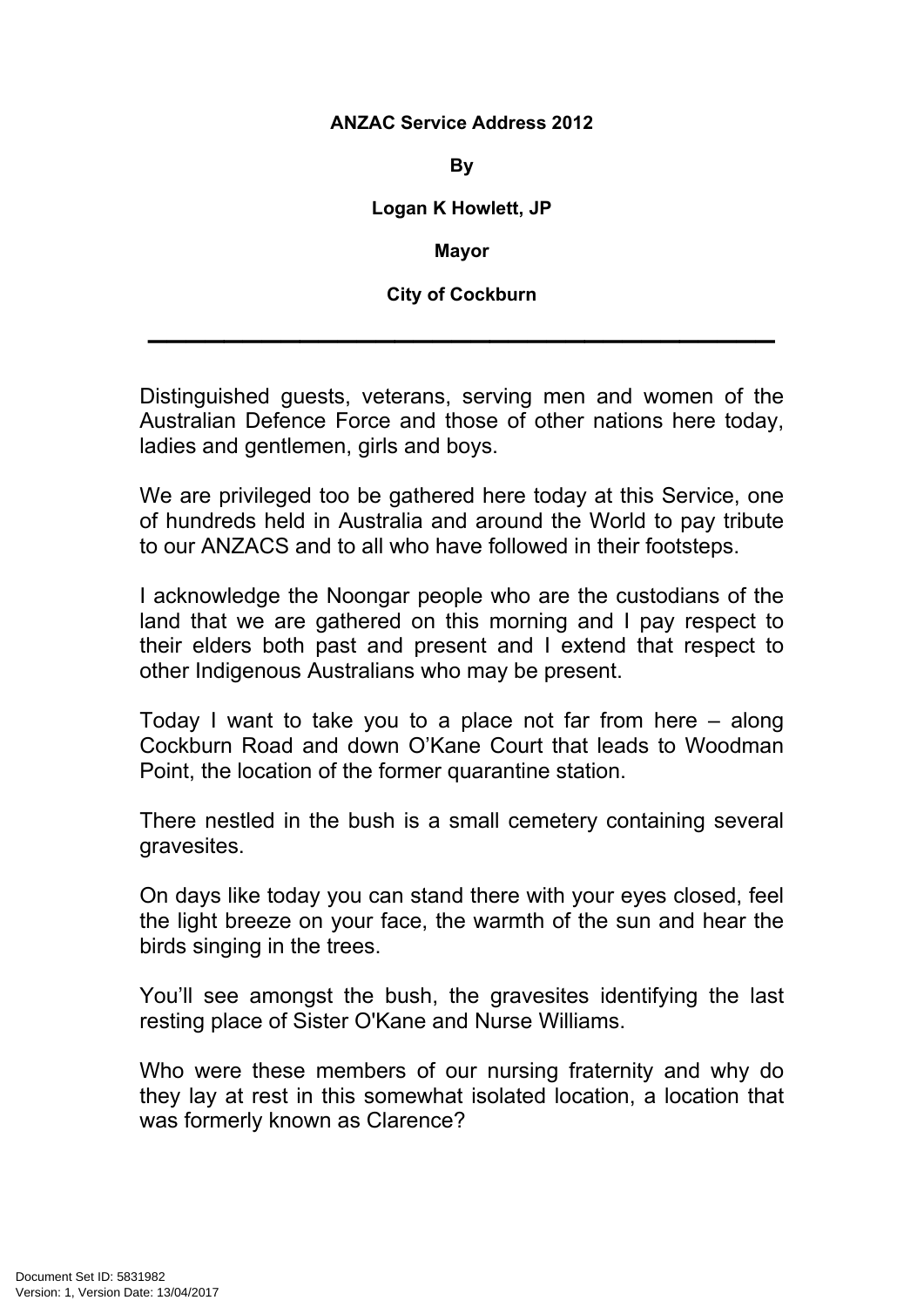What relationship do they have with keeping the ANZAC spirit alive and well?

Sister O' Kane and Nurse Williams were in a party of 45 Australian Army Nursing Service nurses travelling to the battlefields on the SS Wyreema in 1918.

They had not proceeded further than South Africa when peace was declared.

However their peace was to be short-lived.

While they saw no action in the battlefields their names are immortalised for their contribution to the war effort.

Returning to Australia the SS Wyreema arrived at Fremantle in December 1918 by which time the effects of the worldwide influenza epidemic were being felt.

20 nurse volunteers from the SS Wyreema and elsewhere were called for to work at the Quarantine Station Hospital to care for the returning soldiers.

Amongst the volunteers were Sister O' Kane, Sister Thompson and Nurse Williams.

These three were to die from influenza in a relatively short time together with another, Sister Ridgeway.

They were buried with full military honours in the cemetery adjoining the Quarantine Station Hospital, as were some twenty plus soldiers who also died in the epidemic.

In 1958 the War Graves Commission re-interred all military personnel buried there at the Perth War Cemetery with the exception of Sister O'Kane and Nurse Williams.

Sister O'Kane's grave was not moved because her relatives would not agree unless the memorial obelisk marking her grave was reerected in the War Cemetery.

As this was against the War Graves Commission policy in that all grave markers were to be of a uniform size and appearance Sister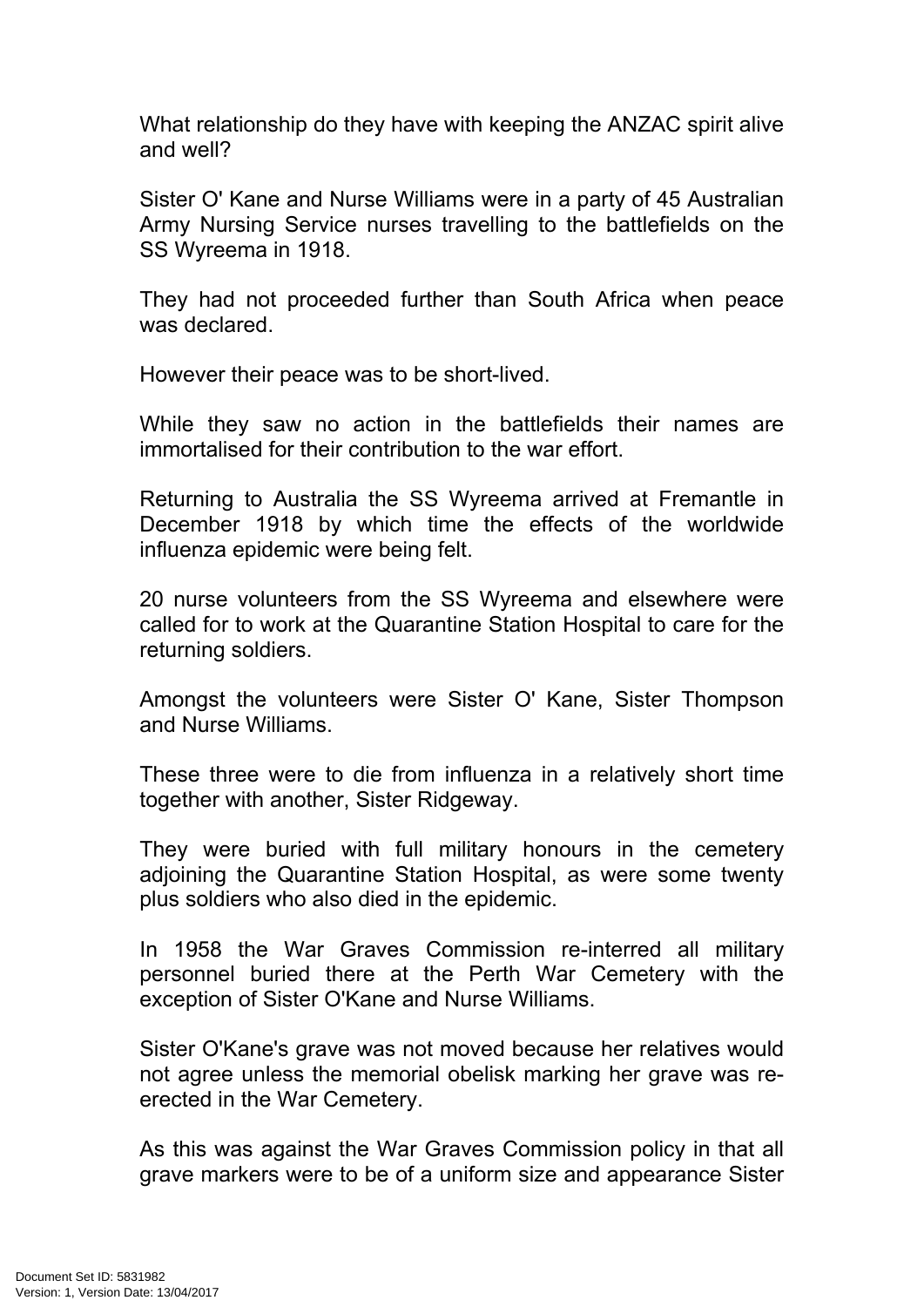O'Kane remains buried in what I consider to be a place of tranquillity and great natural beauty – a part of the Australian bush landscape..

In the case of Nurse Williams it is not, at this time, known why her grave still remains there – marked by a simple weathered wooden cross.

The Memorial on Sister O'Kane's grave stands about 3 metres tall and reads:

> *For Valour In Honoured and Revered Memory of Sister Rosa O'Kane A.A.N. Service. Late of Charters Towers, Queensland Died here 21st December 1918 of Pneumonic - Influenza Only Daughter of Mrs J.C. O'Kane R.I.P. Erected by the Patriotic Committee Charters Towers Comrade Nurses and Queensland Friends*

These members of the nursing fraternity could well have returned to their former places of work and put behind them the call to duty when the SS Wyreema birthed in Fremantle.

Instead, they chose to use their nursing experience to help those returning service men to recover from illnesses that were life threatening and that eventually would take their lives as well.

As volunteers who stepped forward in our hour of need, Sister O' Kane, Sister Thompson, Sister Ridgeway and Nurse Williams personified the ANZAC spirit.

Is it any wonder that red poppies adorn those grave sites today and their memories live on through family members, friends and on occasions like this, when we can all share in a moment of reflection.